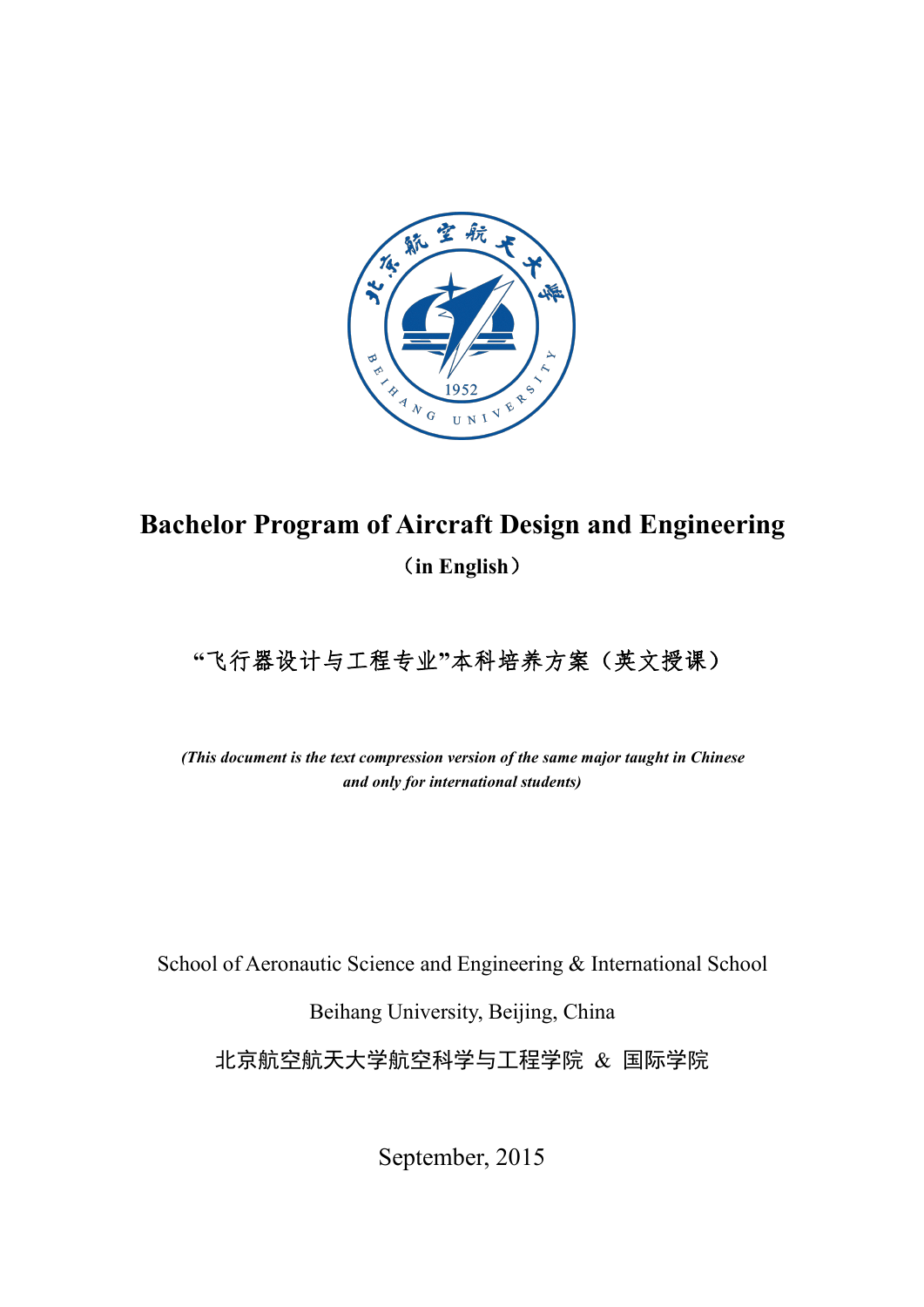## **Bachelor Program of Aircraft Design and Engineering**

#### 飞行器设计与工程专业本科培养方案(全英文授课)

## 培养目标

#### **I. Educational Objectives**

针对留学生的教育背景、认知特点及发展需求,培养具有扎实的自然科学基础知识和必备的专 业知识,具有良好的学习能力、实践能力、专业能力、创新能力,团队合作精神与国际视野。培养 飞行器总体设计、结构设计、外形设计、性能计算与分析、结构受力与分析、适航审定、故障诊断 及维修、飞行器环境控制与生命保障等方面的专业人才。

Based on the education background and development need of oversea students, our Electronic Information Sciences are committed to developing advanced talents that: meet the needs of social development; have high moral integrity and social responsibility; are sound both in body and mind; have a solid grasp of natural science basics and essential expertise; possess good ability in learning, practice, specialty and innovation, as well as team spirit and international outlook. Training professionals in aircraft conceptual design, structural design, configuration design, performance calculation and analysis, structure stress and analysis, airworthiness certification, fault diagnosis and maintenance, aircraft environmental control and life support, etc.

## 毕业要求

#### **II. Degree Requirements**

来华留学生应具有一定的基础汉语水平,了解中国法律法规、传统文化和风俗习惯等,热爱母 校,亲华、知华、优华。

Foreign students should have some basic level of Chinese language, understanding Chinese laws and regulations, traditional culture and customs, etc., love alma mater, love China and know China.

在专业方面,毕业生具备良好数学、力学基础,具有飞行器设计工程基本理论和工程应用等方 面的基础知识,具备从事飞行器设计科学研究与工程设计的基本能力,具有创新意识、科学素养、 社会责任感与工程职业道德。

The students should have a solid math and mechanics foundation, the graduates will hopefully be equipped with the basic theory of aircraft design and engineering, the preliminary knowledge of engineering applications, etc., the basic capability to engage in aircraft scientific research and engineering design, which are reinforced by the sense of innovation, science literacy, social responsibility and engineering ethics.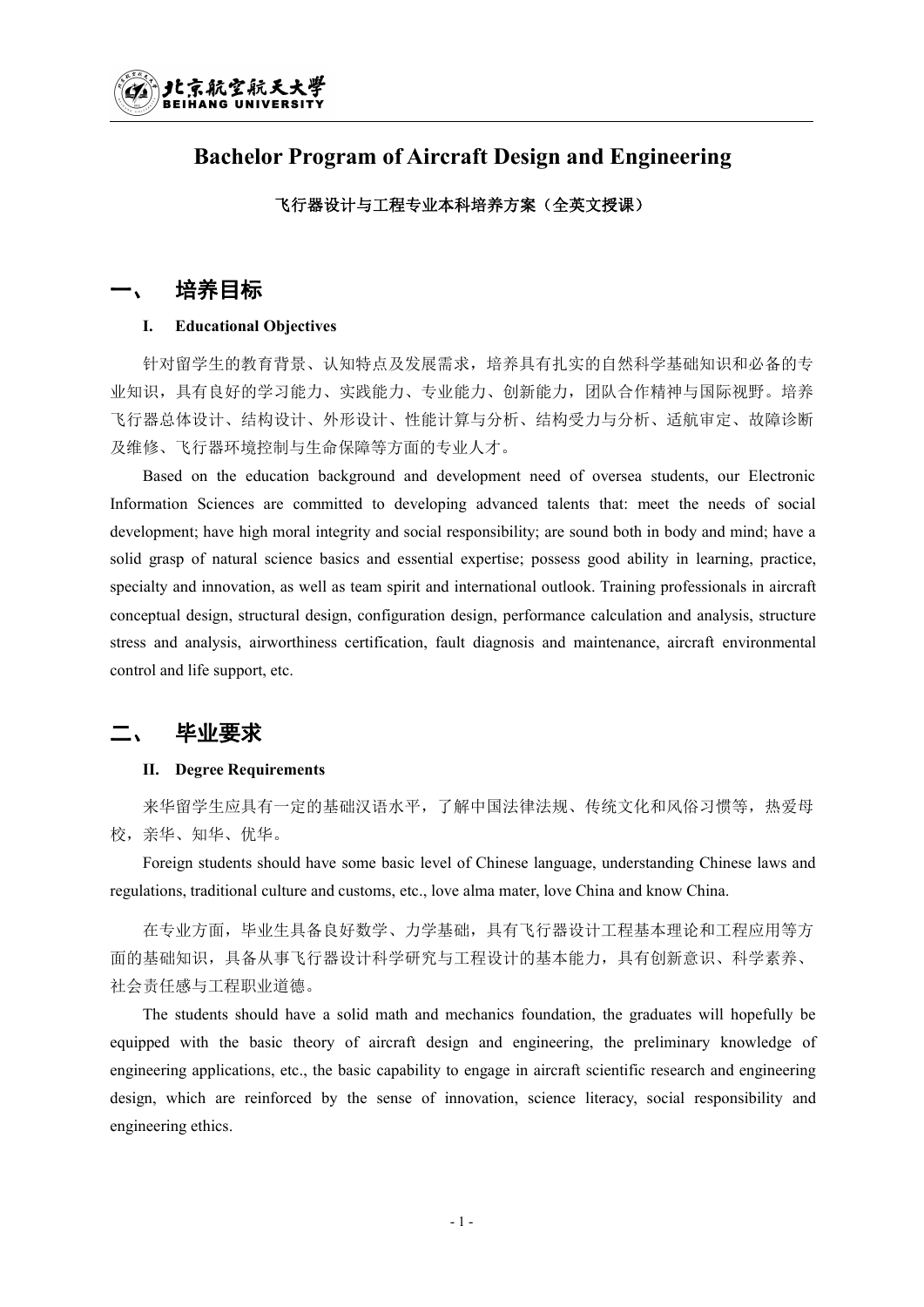## 三、 学制、学位

#### **III. Study Period**

学制: 四年

Study Period: 4 Years, Maximum: 6 Years (not including military service time)

授予学位:工学学士

Degrees Conferred: Bachelor of Engineering

## 四、 专业特色

#### **IV. Characteristics**

北京航空航天大学飞行器设计与工程专业是建国初期由多所著名大学航空工程系飞行器设计专 业合并建立和发展起来的,该专业是我国首批具有硕士、博士学位授权的专业,也是首批博士后流 动站单位,1992 年被评为全国同类学科第一名,现为国家重点学科。本学科每年承担和参与多项国 家飞行器预研与研制、"973"工程、"863"高技术和国家自然科学基金等重大项目的研究。曾先后 主持或参与研制了国内第一架轻型旅客机、"北京一号",国内第一架高空高速无人侦察机和第一架 共轴式遥控直升机,取得了上百项国家和省部级科研成果。目前本专业有以下特色:1. 国内地位高, 北京航空航天大学飞行器设计学科创立五十年来,在学术研究和工程实践中形成了优良传统,积累 了丰富经验,在我国航空、航天领域享有很高声誉,所隶属的一级学科"航空宇航科学与技术"在 全国排名第一;2. 覆盖面广,研究对象含固定翼飞机、直升机、微小型飞行器、战术导弹/火箭弹、 空天飞机等,形成了相对稳定、学科框架完善、综合性强、国防特色突出的研究方向;特别是直升 机领域,经过"十年磨一剑",已取得很大发展;3. 型号特色突出,承担包括国家重点型号项目"共 轴双旋翼直升机"在内的多项国家型号项目,取得显著成果;4. 在轻型飞机和共轴无人直升机设计 技术、隐身设计技术、气动弹性设计技术、先进飞行器结构设计、飞行力学等方面居国内领先水平。

Established in the early days of new China by merging the Aircraft Design majors from many famous universities' Aerospace Engineering schools, BUAA's Aircraft Design and Engineering is one of the first majors in China to offer PhD and Master's degree programs, as wellas one of the first post-doctoral research stations. In 1992, it was named the first among the nation's similar disciplines, and now it is a national key discipline. Every year, the discipline undertakes or participates in the research tasks from many funding and projects, including the pre-research and development of national aircraft, national "973" Project, "863" High-tech Plan, and National Natural Science Foundations. It has developed China's first light civil airplane named "Beijing-1", China's first high-altitude and high-speed unmanned reconnaissance aircraft and China's first co-axial helicopter. The major bears the following features: 1. High domestic status. Since 1950s, BUAA's aircraft design has formed an eminent tradition and accumulated rich experience in academic research and engineering practice, enjoying a good reputation in China aviation and aerospace fields. The first-level discipline of Aeronautic and Astronautic Science and Technology to which it is affiliated ranks first in the country.2. Comprehensive research. The research covers the fixed-wing aircraft, helicopters, micro air vehicles (MAVs), tactical missiles/rocket projectiles, aerospace planes, etc. It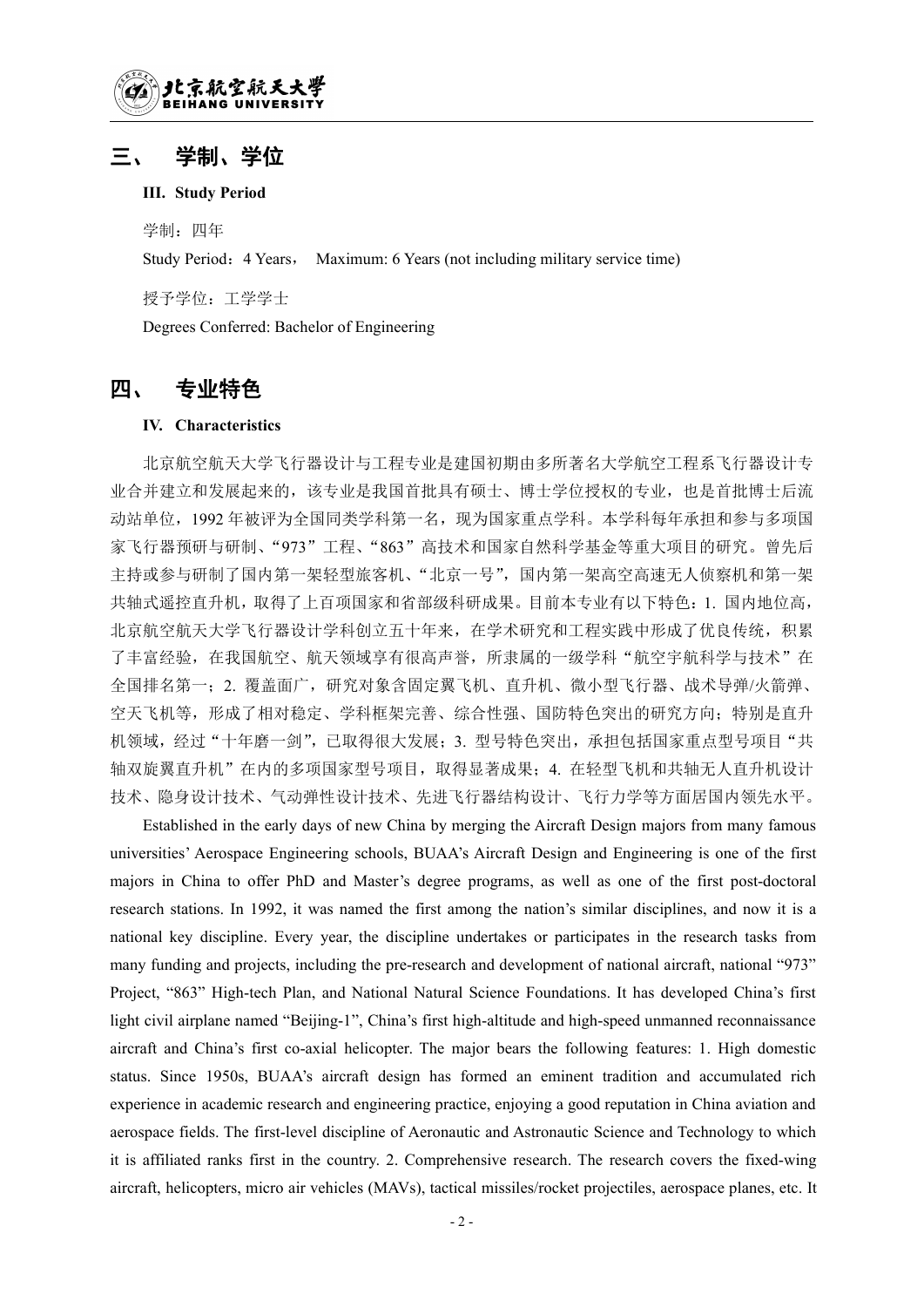has formed a comprehensive and stable disciplinary framework which is of prominent national defence features. In particular, its helicopter research has made remarkable progress during the past decade. 3. Prominent model features. It has assumed a number of national model projects, including the national key model project "coaxial twin-rotor helicopter", with remarkable results achieved. 4. It leads the nation's light aircraft and coaxial unmanned helicopter design technology, stealth design technology, aeroelastic design technology, advanced aircraft structure design, flight mechanics, etc.

飞行器设计与工程专业包括飞机设计、直升机设计、适航技术与管理和飞行力学等方向可供学 生选择,毕业生主要从事飞机、火箭、导弹、卫星等飞行器的设计、实验、研究、运行维护等工作, 还可从事民用机械、交通运输工程、船舶与海洋工程、工业与民用建筑工程、软件工程等方面的设 计与科研、教学工作。

Aircraft Design and Engineering major offers the following orientations for students to choose: aircraft design, helicopter design, technology and management of airworthiness and flight mechanics. The graduates mainly engage in the design, experiment, research, operation and maintenance of aeroplanes, rockets, missiles, satellites, etc. They can also embark on the design, research and teaching of civilian machinery, transportation engineering, ship and marine engineering, industrial and civil construction engineering, software engineering, etc.

## 五、 课程体系

#### **V. Program Structure and Modules**

共分为四个课程模块:基础课程、语言及文化课程、通识课程和专业课程。

There are three course modules: Foundation Courses, General Education (GE) Courses, Major Courses.

### 表 1 课程体系及各课程类别的最低学分要求示意图

Table 1 The Credit Requirement (Minimum) of each Course Type for Bachelor in Aircraft Design and Engineering

| 课程模块                      | Order | 课程类别                                   | 学分             |
|---------------------------|-------|----------------------------------------|----------------|
| <b>Course Module</b>      |       | <b>Course Type</b>                     | <b>Credits</b> |
|                           | Α     | 数学与自然科学类                               | 31.0           |
| I 基础课程                    |       | Mathematics and Natural Sciences (MNA) |                |
| <b>Foundation Courses</b> | B     | 工程基础类                                  | 12.5           |
|                           |       | Engineering Fundamentals (EF)          |                |
| (FC)                      | C     | 语言和文化                                  | 10.0           |
|                           |       | Language and Culture (LC)              |                |
| II 通识课程                   |       | 思政类                                    |                |
|                           | D     | Ideology and Politics (IP)             |                |
| General Education         |       | 军理类                                    |                |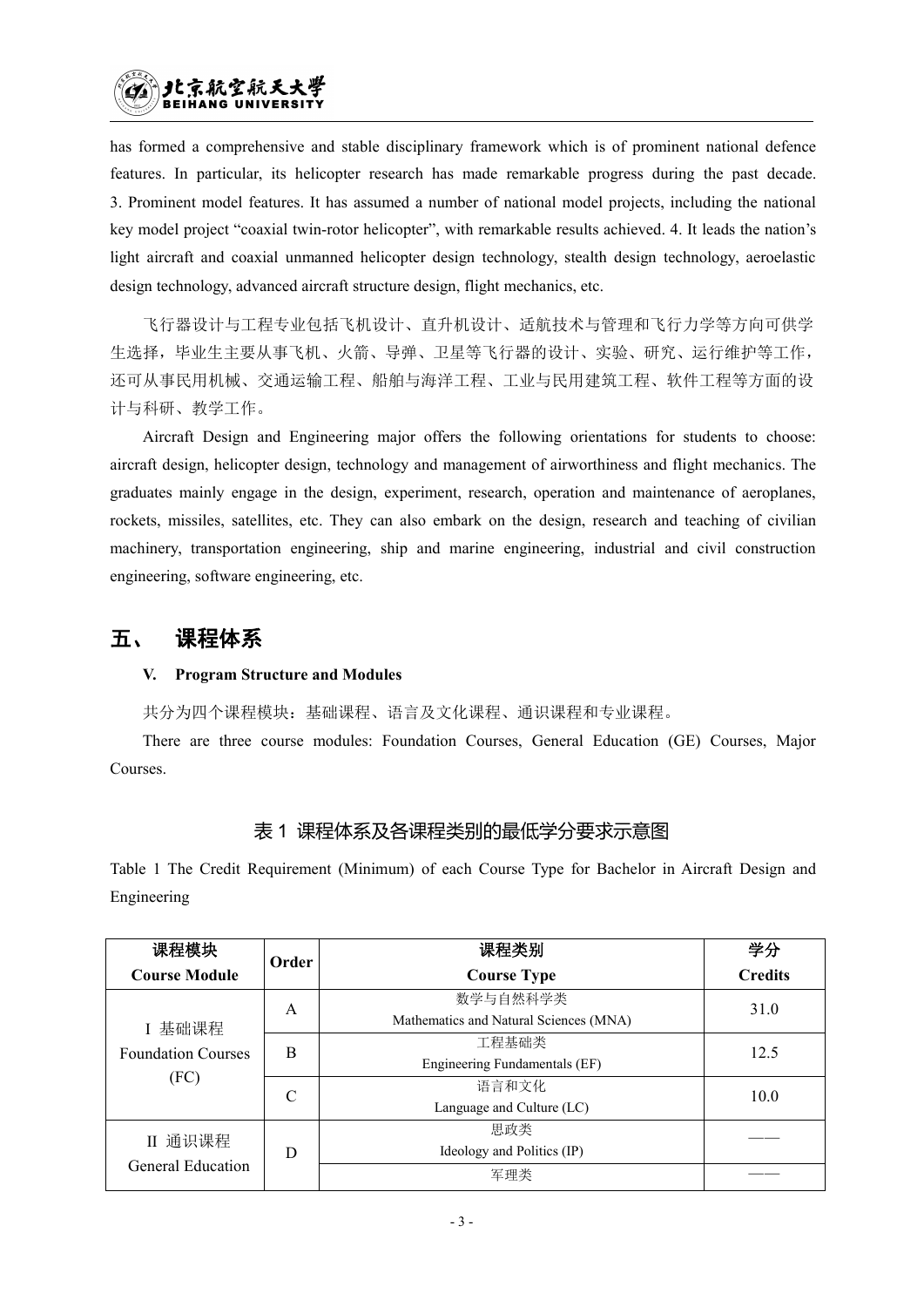

| Courses       |           | Military Theory (MT)         |      |  |
|---------------|-----------|------------------------------|------|--|
| (GE)          | E         | 体育类                          |      |  |
|               |           | Physical Education (PE)      | --   |  |
|               | ${\bf F}$ | 核心通识课程                       | 2.0  |  |
|               |           | Core GE Courses (C-GE)       |      |  |
|               | G         | 一般通识课程                       | 2.0  |  |
|               |           | General GE Courses (G-GE)    |      |  |
|               | H         | 博雅类                          |      |  |
|               |           | Liberal Arts (LA)            |      |  |
|               | I         | 核心专业基础课                      |      |  |
| III 专业课程      |           | Core Major Course (C-MC)     |      |  |
| Major Courses |           | 一般专业课                        | 88.0 |  |
|               |           | General Major Course (G- MC) |      |  |
| (MC)          | L         | 专业实践课                        |      |  |
|               |           | Practical Major Course (PMC) |      |  |

基础课程模块,主要包括数学与自然科学类(如数学、物理等)、工程基础类(如机械和 C 语言 程序设计等),以及语言类。其中,《汉语》和《中国概况》是来华留学英文授课本科生的必修课。 通识课程模块,旨在培养和提高学生在人文、社科等方面的知识和修养。专业课程模块,分为专业 核心类和专业选修类。学生可根据个人的兴趣及发展方向,在学业指导老师的指导下学习。

Foundation courses include Mathematics and Natural Sciences courses (Mathematics, Physics, etc.), Engineering Fundamentals courses (Mechanism, C language, etc.). Language courses include Chinese courses for oversea student studied in China. General Education courses are courses to improve knowledge and cultivation in humanities and social sciences. Major courses are divided into Specialized Core Courses and Specialized Elective Courses. The students can select based on their own interest and direction under the guidance of supervisor.

## 六、 主要课程

#### **VI. Main Major courses**

理论力学 A(1)、理论力学 A(2)、材料力学 A、空气动力学 A、画法几何、机械制图、机械 设计基础 A(1)、热工基础 A(1)、自动控制原理 B、飞行力学、飞机总体设计、飞机结构设计、飞 行器结构力学、毕业设计。

Theoretical Mechanics A(1)、Theoretical Mechanics A(2)、Mechanics of Materials A、Aerodynamics A、Descriptive Geometry、Mechanical Drawing、Basics of Machine Design A(1)、Fundamentals ofThermal Engineering (1)、Automatic Control Theory B、Flight Mechanics、Aircraft Conceptual Design、Aircraft Structural Design、Structural Mechanics of Aircraft、Graduation Project.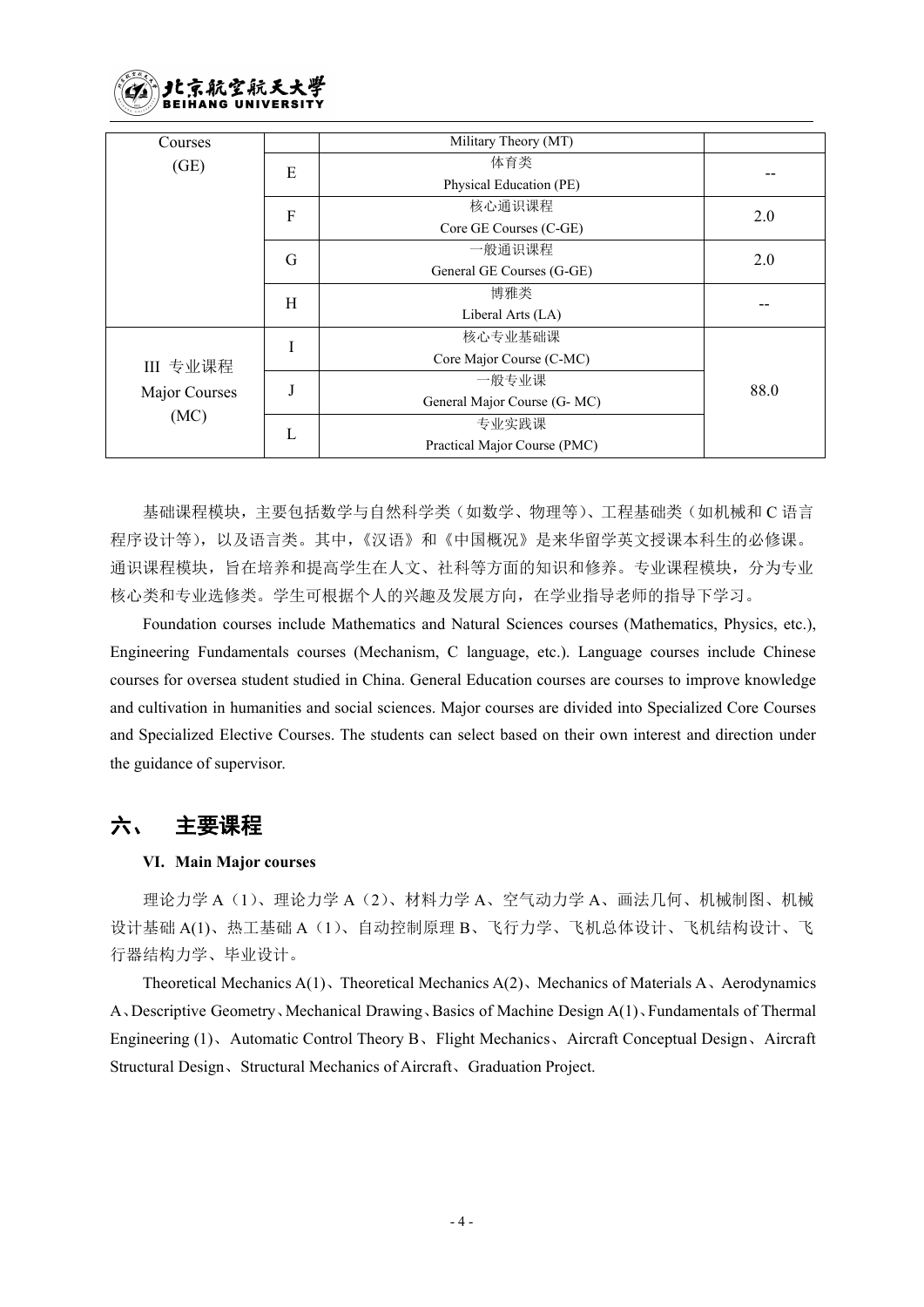

## 七、 主要实践教学环节及安排

#### **VII. Main Internship and Practical (Including experiments)**

### 表 2 实践课程清单

Table2 Practical Course

| 序号  | 课程名称                                                 | 课程类别               | 开课学期            | 学分             | 总学时          |
|-----|------------------------------------------------------|--------------------|-----------------|----------------|--------------|
| No. | <b>Course Title</b>                                  | <b>Course Type</b> | <b>Semester</b> | <b>Credits</b> | <b>Hours</b> |
|     | 机械工程技术训练 A<br>Mechanical Technology Practice A       | B 工程基础             |                 | 3.5            | 144          |
|     | 基础物理实验 B(1)<br>Fundamental Physics Experiments B (1) | A 数/物              |                 | 1.5            | 28           |
|     | 基础物理实验 B(2)<br>Fundamental Physics Experiments B (2) | A 数/物              | 4               | 1.5            | 24           |
|     | 毕业设计<br><b>Graduation Project</b>                    | I专业核心类             | $7 - 8$         | 8.0            | 16weeks      |

## 八、 毕业最低学分

#### **VIII. Minimum Required for Graduation**

毕业最低学分要求:在满足各课程类别最低学分的要求下,总学分不低于 125 学分。

Minimum Required for Graduation=125 credits, and meet the credit requirement of each Course Type at the same time.

## 九、 教学进程计划

#### **IX. Education Curriculum**

the 1 st Semester

| Code            | <b>Title</b>                                               | <b>Hours</b> | <b>Credits</b> | <b>Note</b> | <b>Type</b> | Evaluation  |
|-----------------|------------------------------------------------------------|--------------|----------------|-------------|-------------|-------------|
| B1A09101BL      | 工科高等数学(1)<br>Advanced Mathematics for Engineering (1)      | 90           | 6.0            | Compulsory  | <b>MNA</b>  | Examination |
| <b>B25D111L</b> | 中国概况<br>Introduction to China                              | 32           | 2.0            | Compulsory  | LC          | Examination |
| B1C251131L      | 汉语(1)<br>Chinese $(1)$                                     | 64           | 4.0            | Compulsory  | LC          | Examination |
| B2F050121L      | 航空航天概论 B<br>Introduction to Aeronautics and Astronautics B | 32           | 2.0            | Compulsory  | $C-GE$      | Examination |
| B1B061011L      | 大学计算机基础<br>University Computer Foundation                  | 44           | 2.0            | Compulsory  | $G-GE$      | Examination |
| B1B321011L      | 工程认识<br>Engineering Experience and Cognition               | 20           | 0.5            | Compulsory  | EF          | Examination |
| E05B1030        | 工程图学 B<br>Engineering Graphics B                           | 64           | 4.0            | Compulsory  | C-MC        | Examination |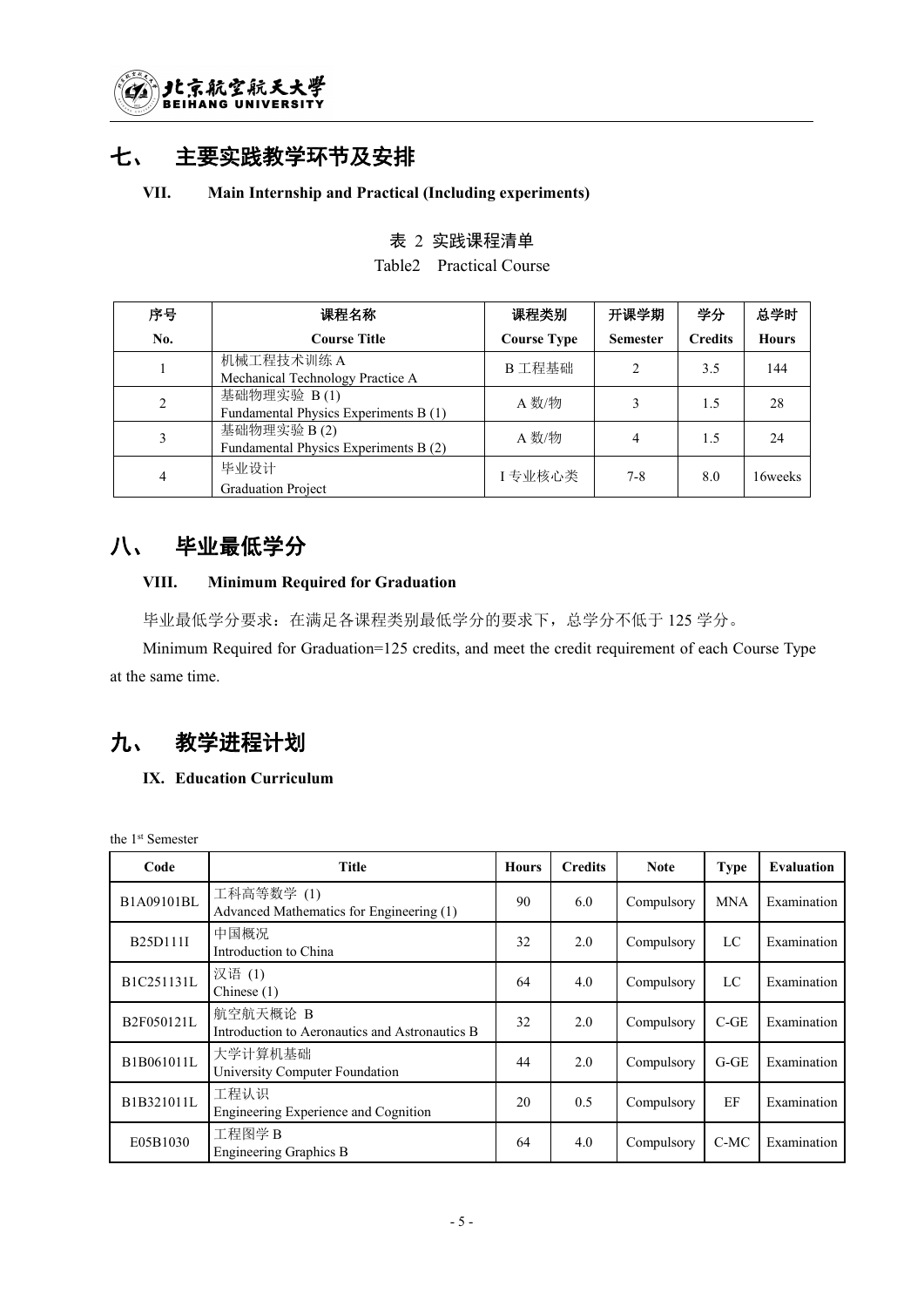

| $\lambda$ | 20<br>20.J |  |  |
|-----------|------------|--|--|

#### the 2 nd Semester

| Code                             | <b>Title</b>                                        | <b>Hours</b> | <b>Credits</b> | <b>Note</b> | <b>Type</b> | <b>Evaluation</b> |
|----------------------------------|-----------------------------------------------------|--------------|----------------|-------------|-------------|-------------------|
| B1A09102BL                       | 工科高等数学(2)<br>Advanced Mathematics (2)               | 86           | 5.0            | Compulsory  | <b>MNA</b>  | Examination       |
| B1A191011L                       | 工科大学物理(1)<br>University Physics for Engineering (1) | 64           | 4.0            | Compulsory  | <b>MNA</b>  | Examination       |
| B1C251141L                       | 汉语(2)<br>Chinese (2)                                | 64           | 4.0            | Compulsory  | LC          | Examination       |
| B1A091031L                       | 工科高等代数<br>Advanced Algebra                          | 80           | 5.0            | Compulsory  | <b>MNA</b>  | Examination       |
| B1B322010                        | 机械工程技术训练 A<br>Mechanical Technology Practice A      | 140          | 3.0            | Compulsory  | EF          | Examination       |
| C <sub>25</sub> D <sub>121</sub> | C 语言程序设计与实践<br>C Programming Language               | 48           | 2.5            | Compulsory  | EF          | Examination       |
|                                  | 学期学分小计<br><b>Semester Credits</b>                   |              | 23.5           |             |             |                   |

#### the 3 rd Semester

| Code       | <b>Title</b>                                         | <b>Hours</b> | <b>Credits</b> | <b>Note</b> | <b>Type</b> | Evaluation  |
|------------|------------------------------------------------------|--------------|----------------|-------------|-------------|-------------|
| B1A062041L | 概率统计A<br>Probability Statistics A                    | 48           | 3.0            | Compulsory  | <b>MNA</b>  | Examination |
| B1A05201BL | 复变函数<br>Complex Variables                            | 32           | 2.0            | Compulsory  | <b>MNA</b>  | Examination |
| B1A192011L | 工科大学物理(2)<br>University Physics for Engineering (2)  | 64           | 4.0            | Compulsory  | <b>MNA</b>  | Examination |
| B1A192031L | 基础物理实验 B(1)<br>Fundamental Physics Experiments B (1) | 28           | 1.5            | Compulsory  | <b>MNA</b>  | Examination |
| B3I052011L | 理论力学 A(1)<br>Theoretical Mechanics A(1)              | 64           | 4.0            | Compulsory  | C-MC        | Examination |
| B3I032011L | 电路分析<br>Circuit Analysis                             | $48 + 16$    | 3.5            | Compulsory  | $G-MC$      | Examination |
| B1C251151L | 汉语(3)<br>Chinese $(3)$                               | 64           | 4.0            | Compulsory  | LC          | Examination |
|            | 学期学分小计<br><b>Semester Credits</b>                    |              | 22.0           |             |             |             |

#### the 4 th Semester

| Code       | Title                                                | <b>Hours</b> | <b>Credits</b> | <b>Note</b> | <b>Type</b> | <b>Evaluation</b> |
|------------|------------------------------------------------------|--------------|----------------|-------------|-------------|-------------------|
| B1A192041L | 基础物理实验 B(2)<br>Fundamental Physics Experiments B (2) | 24           | 1.5            | Compulsory  | <b>MNA</b>  | Examination       |
| B3I052021L | 理论力学 A(2)<br>Theoretical Mechanics A(2)              | 24           | 1.5            | Compulsory  | $C-MC$      | Examination       |
| B3I052031L | 材料力学 A<br>Mechanics of Materials A(2)                | $64+16$      | 5.0            | Compulsory  | $C-MC$      | Examination       |
| B3I052111L | 空气动力学A<br>Aerodynamics A                             | $64+16$      | 5.0            | Compulsory  | $C-MC$      | Examination       |
| B3I072031L | 机械原理<br>Theory to Machines and Mechanisms            | 54           | 2.5            | Compulsory  | $G-MC$      | Examination       |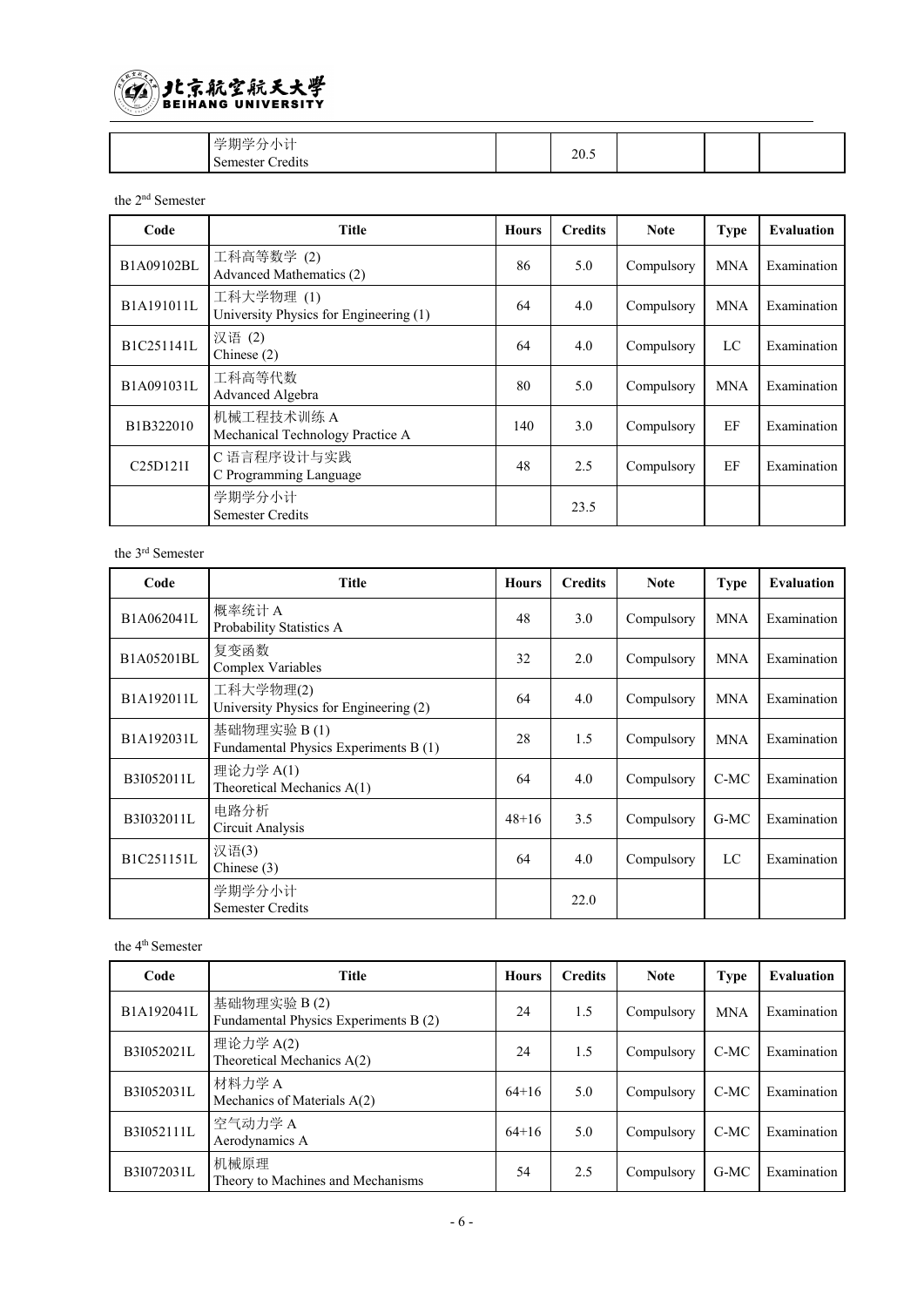

| B3I052121L | 热工基础(1)<br>Fundamentals of Thermal Engineering (1) | 64 | 4.0  | Compulsory | $C-MC$ | Examination |
|------------|----------------------------------------------------|----|------|------------|--------|-------------|
| B3I321021L | 工程材料学<br>The Science of Engineering Materials      | 32 | 2.0  | Compulsory | G-MC   | Examination |
| B1B322041L | 电子工程技术训练<br><b>Electronic Technology Practice</b>  | 80 | 2.0  | Compulsory | EF     | Examination |
| B1C251161L | 汉语(4)<br>Chinese $(4)$                             | 64 | 4.0  | Compulsory | LC     | Examination |
|            | 学期学分小计<br>Semester Credits                         |    | 27.5 |            |        |             |

#### the 5 th Semester

| Code       | <b>Title</b>                               | <b>Hours</b> | <b>Credits</b> | <b>Note</b> | <b>Type</b> | <b>Evaluation</b> |
|------------|--------------------------------------------|--------------|----------------|-------------|-------------|-------------------|
| B3I053151L | 自动控制原理 B<br>Automatic Control Theory (B)   | $42+6$       | 3.0            | Compulsory  | C-MC        | Examination       |
| B3I053111L | 飞机总体设计<br>Aircraft General Design          | $40 + 8$     | 3.0            | Compulsory  | C-MC        | Examination       |
| B3I053121L | 飞机结构设计<br>Design Aircraft Structure Design | $48 + 8$     | 3.5            | Compulsory  | $C-MC$      | Examination       |
| B3I073041L | 机械设计<br>Mechanical Design                  | 64           | 3.0            | Compulsory  | ??          | Examination       |
| B3I050511  | 弹性力学<br>Mechanics of Elasticity            | 48           | 3.0            | Compulsory  | G-MC        | Examination       |
| B3J05070A  | 振动力学基础 <br>Vibration Mechanics Foundation  | 32           | 2.0            | Compulsory  | G-MC        | Examination       |
|            | 学期学分小计<br>Semester Credits                 |              | 17.5           |             |             |                   |

the 6 th Semester

| Code       | <b>Title</b>                                                                                 | <b>Hours</b> | <b>Credits</b> | <b>Note</b> | <b>Type</b> | <b>Evaluation</b> |
|------------|----------------------------------------------------------------------------------------------|--------------|----------------|-------------|-------------|-------------------|
| B3I053161L | 飞行力学<br><b>Flight Dynamics</b>                                                               | $36+4$       | 2.5            | Compulsory  | $C-MC$      | Examination       |
| B3I053131L | 飞行器结构力学<br>Structural Mechanics of Aircraft                                                  | 48           | 3.0            | Compulsory  | $C-MC$      | Examination       |
| B3J05030AL | 直升机飞行性能、操纵及稳定性<br>Helicopter Flight Performance, Control and<br>Stability                    | 16           | 1.0            | Compulsory  | G-MC        | Examination       |
| B3J05032AL | 直升机总体设计<br>Helicopter General Design                                                         | 24           | 1.5            | Compulsory  | G-MC        | Examination       |
| B3J05041AL | 计算流体力学<br><b>Computational Fluid Dynamics</b>                                                | 32           | 2.0            | Compulsory  | G-MC        | Examination       |
| B3J05044AL | 实验流体力学<br><b>Experimental Fluid Mechanics</b>                                                | 32           | 2.0            | Compulsory  | G-MC        | Examination       |
| B3J050531  | 断裂与损伤力学<br>Fracture and Damage Mechanics                                                     | 32           | 2.0            | Compulsory  | G-MC        | Examination       |
| B3J050581  | 复合材料力学<br>Compound Material Mechanics                                                        | 32           | 2.0            | Compulsory  | $G-MC$      | Examination       |
| B3J050611  | 结构分析中的有限元法<br>Structure Analysis of Finite Element Method                                    | 32           | 2.0            | Compulsory  | $G-MC$      | Examination       |
| B3J050691  | 有限元方法在结构分析中的应用<br>The Finite Element Method in the Application of<br>the Structural Analysis | 32           | 2.0            | Compulsory  | G-MC        | Examination       |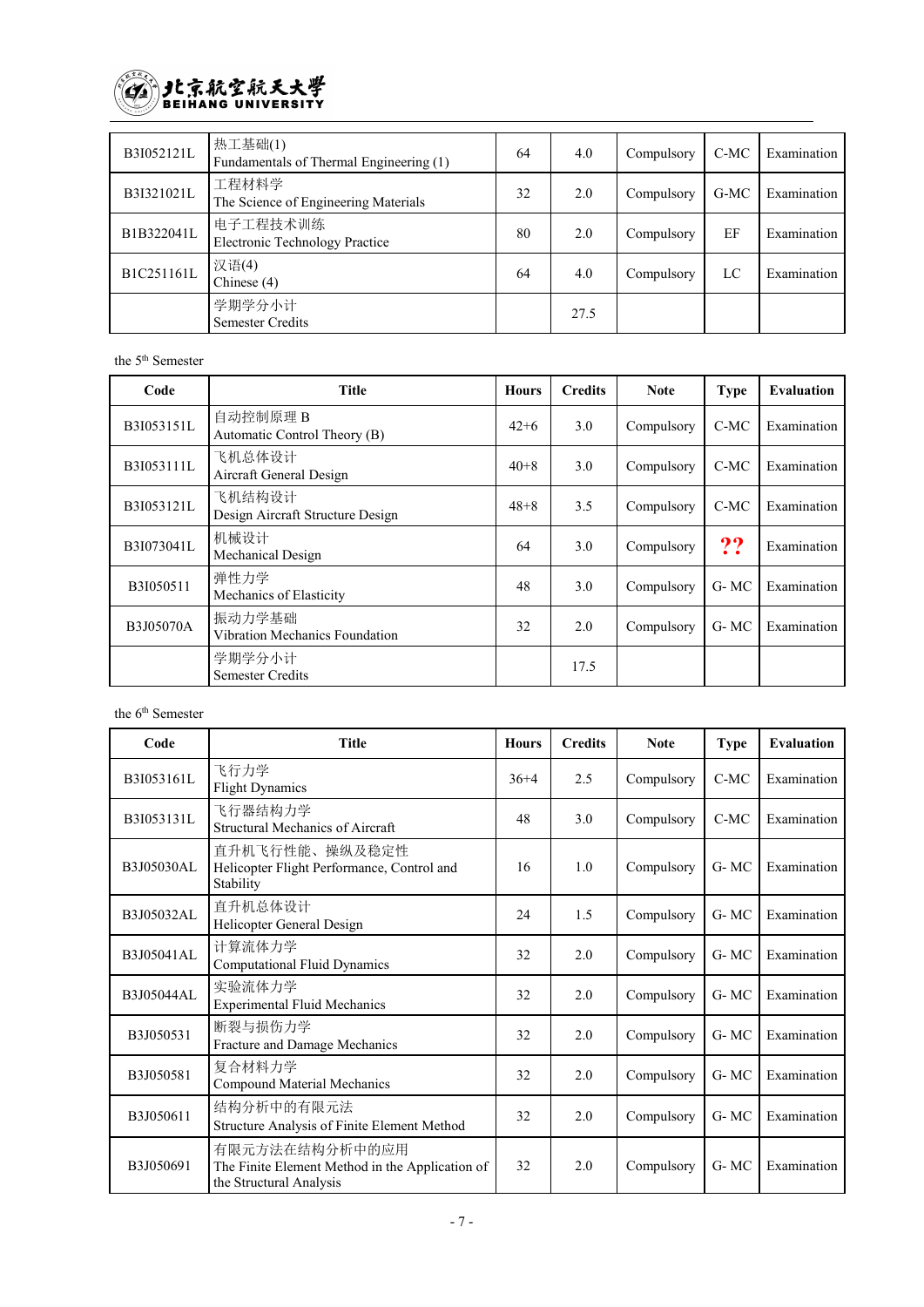

| $\mathcal{M}$<br>·甘日<br>$\overline{\mathcal{M}}$<br>._<br>--<br>. r | 20.0 |  |  |
|---------------------------------------------------------------------|------|--|--|
| . .<br>$\sim$<br>$-$<br>: amac<br>d1ts<br>$-24$                     |      |  |  |

the 7 th Semester

| Code       | <b>Title</b>                                                              | Hours | <b>Credits</b> | <b>Note</b> | Type  | <b>Evaluation</b> |
|------------|---------------------------------------------------------------------------|-------|----------------|-------------|-------|-------------------|
| B3J05025AL | 气动弹性设计<br>Aero-elastic Design                                             | 16    | 1.0            | Compulsory  | G- MC | Examination       |
| B3J05040AL | 高超音速空气动力学基础<br>Fundamentals of Hypersonic Aerodynamics                    | 32    | 2.0            | Compulsory  | G- MC | Examination       |
| B3J050561  | 分子动力学理论与实践入门<br>Introduction to Molecular Dynamics Theory and<br>Practice | 32    | 2.0            | Compulsory  | G-MC  | Examination       |
|            | 学期学分小计<br><b>Semester Credits</b>                                         |       | 5.0            |             |       |                   |

the 8th Semester

| $\bf Code$ | Title                             | <b>Hours</b> | <b>Credits</b> | <b>Note</b> | Type       | Evaluation |
|------------|-----------------------------------|--------------|----------------|-------------|------------|------------|
| B3I054011L | 毕业设计<br><b>Graduation Project</b> | 16weeks      | 8.0            | Compulsory  | <b>PMC</b> | Test       |

#### 备注

### **(1)** 只列出各学期必修课程目录

Only compulsory courses are listed;

### (2) 课程类别的相关说明

Explanation of course type:

| 数学与自然科学类 | Mathematics and Natural Sciences (MNA) |
|----------|----------------------------------------|
| 工程基础类    | Engineering Fundamentals (EF)          |
| 语言和文化    | Language and Culture (LC)              |
| 核心通识课程   | Core GE Courses (C-GE)                 |
| 一般通识     | General GE Courses (G-GE)              |
| 核心专业基础课  | Core Major Courses (C-MC)              |
| 一般专业课    | General Major Course(G-MC)             |
| 专业实践课    | Practical Major Course (PMC)           |

如下课程留学生可选修

Other courses student can select

| <b>Course Type</b> | Title                                       | <b>Credits</b>                      | Note                                                                                                                                                         |
|--------------------|---------------------------------------------|-------------------------------------|--------------------------------------------------------------------------------------------------------------------------------------------------------------|
| PE                 | 体育课(1)<br>Physical Education                | 0.5 Credit/Semester                 | International students can select from<br>the $2nd$ semester.                                                                                                |
| LA                 | 文化素质拓展<br><b>Culture Quality Developing</b> | 1.0 Credit/Semester                 | International students can select from<br>the $3rd$ semester.                                                                                                |
| $G-GE$             | 暑期学校系列课程<br>Courses in Summer Camp          | Max 6.0 Credits<br>/Summer Semester | International students can select the<br>courses in summer semester $(3rd)$<br>semester) during the 2 <sup>nd</sup><br>or the 3 <sup>rd</sup> academic year. |